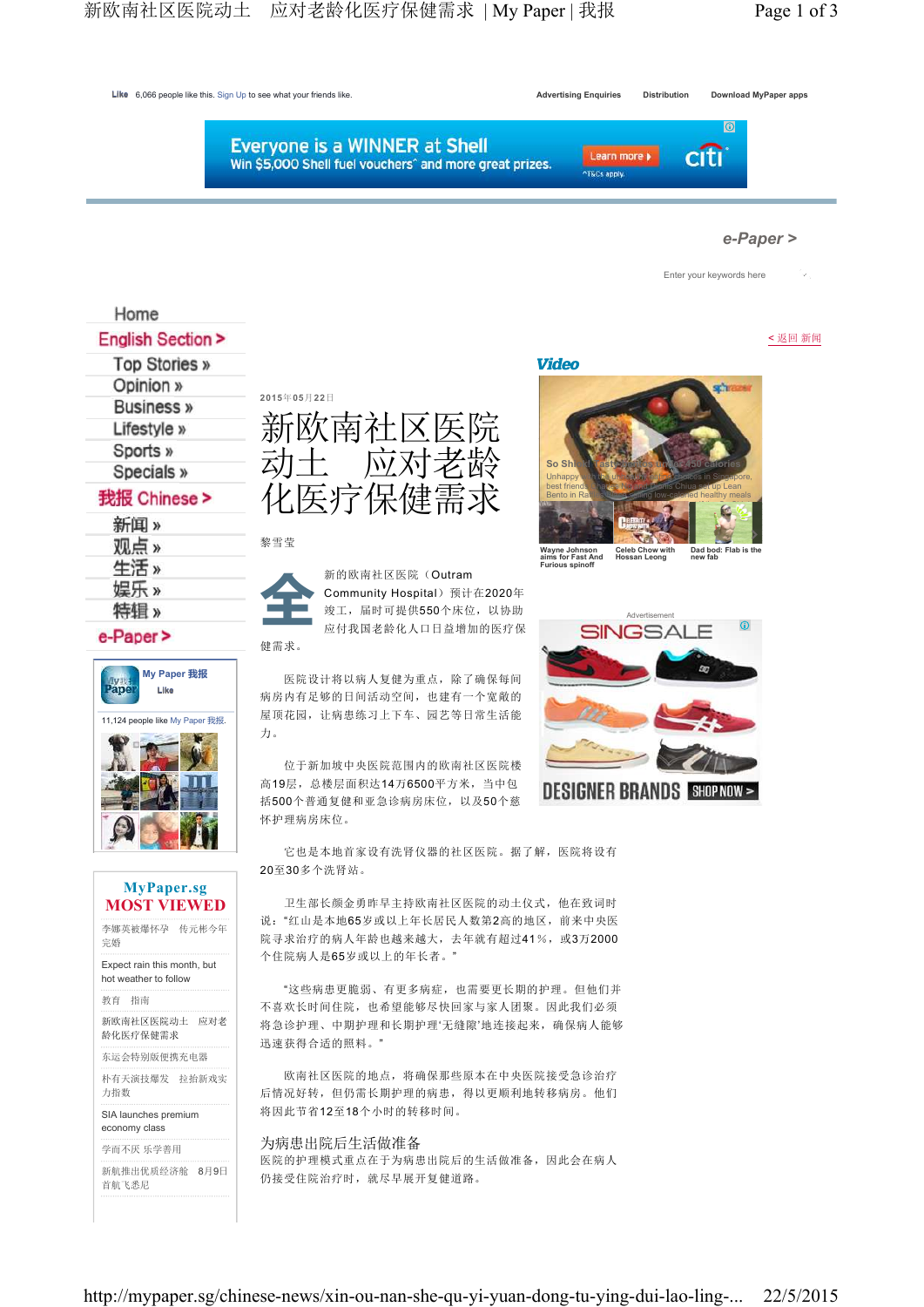### more >

## **straitstimes.com BREAKING NEWS**

New species discovered in 2014 include cartwheeling spider, 'chicken from hell'

Lotsa twerking and lolz in new Scrabble dictionary

Man gunned down by police in Malaysia hours after he shot another man dead

Malaysian police stumped over body found in Kuala Lumpur condo water tank

World's largest particle collider busts record for energy levels

Research group says UC Browser, owned by Alibaba, found to leak sensitive user data

Toshiba leaving Singapore end of May 2015 due to stiff competition

Singaporean man arrested on suspicion of drug trafficking; more than 1kg of 'Ice' found

Ex-foreign minister George Yeo was 'mentally prepared' to lose Aljunied GRC in 2011

McDonald's Japan updates menu, prices after food scandals

more >

 除了病房内的日间活动空间,以及设有各种复健仪器的屋顶花 园,欧南社区医院内也会有一个专为病患而设的日常活动中心。

 中心将模拟典型两房式组屋的居家环境,让病人在护理师的指导 下练习冲泡饮料、切菜和烹饪等日常任务。

病人也可以借助这个平台,熟悉一些能够协助年长者和残障人士 进行日常活动的最新居家科技产品,如帮助行动不便病患走路的机器 等。

 为了让年长病患可以安心自如地到处走动,欧南社区医院也将确 保出入口、等候区、门诊室、公共空间等都采用亲乐龄设计。

 欧南社区医院也会积极和社区伙伴展开合作,帮助病患在出院后 顺利重新融入社区生活。例如,HCA慈怀护理(HCA Hospice Care)将在欧南社区医院内,设立居家慈怀办公处及日间慈怀中心。

 这样一来,HCA慈怀护理的职员将更容易跟院方及医生沟通合 作,在病人住院期间就为他们做好出院规划。HCA与欧南社区医院也 可共享资源,加强双方的职员培训。

目前,本地已有5家社区医院投入运作。

**Like**  $\langle 0 |$  **Tweet**  $\langle 0 |$ 

### **<**上一页 驻叙使馆遭袭 俄:恐怖主 义行为

| 新欧南社区医院动士 应对老龄化医疗保健需求        | 新航推出优质经济舱 8月9日首航飞悉尼     |
|------------------------------|-------------------------|
| 新元定存市场竞争激烈 本地银行调高利率吸资        | 用遥控无人机拍摄 制作建筑3D数码模型     |
| 第2轮BTO销售 4000多新单位供选购         | 数码摄像监督 闯红灯情况改善          |
| 盛港西利达广场正式开幕 该区将增设托儿所等新<br>设施 | 纳吉: 第11马国计划 是迈向先讲国里程碑   |
| 美世贸观景台下周五开放                  | 伊国组织攻陷古城 叙世界遗产恐不保       |
| 难测美国何时通过TPA TPP谈判国延部长会议      | 韩法务部长黄教安 获提名为新总理候选人     |
| 我国或须借助中介机构 协调企业加强员工培训        | 隔离期结束 4树能会客             |
| 我国成亚洲最佳商业城市                  | 气象署新天气预报网站 满足公众多元信息需求   |
| 曹家大宅可持续环保设计 获绿色建筑标志白金奖       | 安装全新信号系统 新地铁列车抵我国       |
| 首季就业人数仅增300 尚达曼: 应留意趋势       | 乌克兰总统: 乌正与俄"交战"         |
| 希拉莉促国务院公布其电邮                 | 植物学巨著内 发现莎士比亚"真面目"      |
| 朝鲜突撤回决定 拒让潘基文访朝              | 马印为罗兴亚难民 提供一年临时庇护       |
| 驻叙使馆遭袭 俄: 恐怖主义行为             | 何耀珊: 流行乐传教成功 受影响艺人包括周杰伦 |
| 国家体育场试铺新草皮 有信心经得起东运会考验       | 陈总统访法庆建交50年 期待两国友谊持续发展  |
| 李总理: 大选很严肃 每一票都重要            | 我国杳获10年来最大象牙走私案         |
| 南中国海局势不断升温 黄永宏呼吁各方缓和争端       | 传中泰建克拉运河 中: 未参与任何合作     |
| 墨5未成年者虐杀男童                   | 封面漫画家辞职<br>《沙尔利周刊》      |
| 哥伦比亚山体滑坡 至少61人死37人伤          | 对渎职案不认罪 英叻有条件保释         |
| 奥巴马开设推特账号                    | 让岁月不留痕                  |
| 代谢手术 糖尿病患的曙光                 | 示范单位将"卸妆" 私宅市场更诱明       |

下一页 **>**

首航飞悉尼

新航推出优质经济舱 8月9日